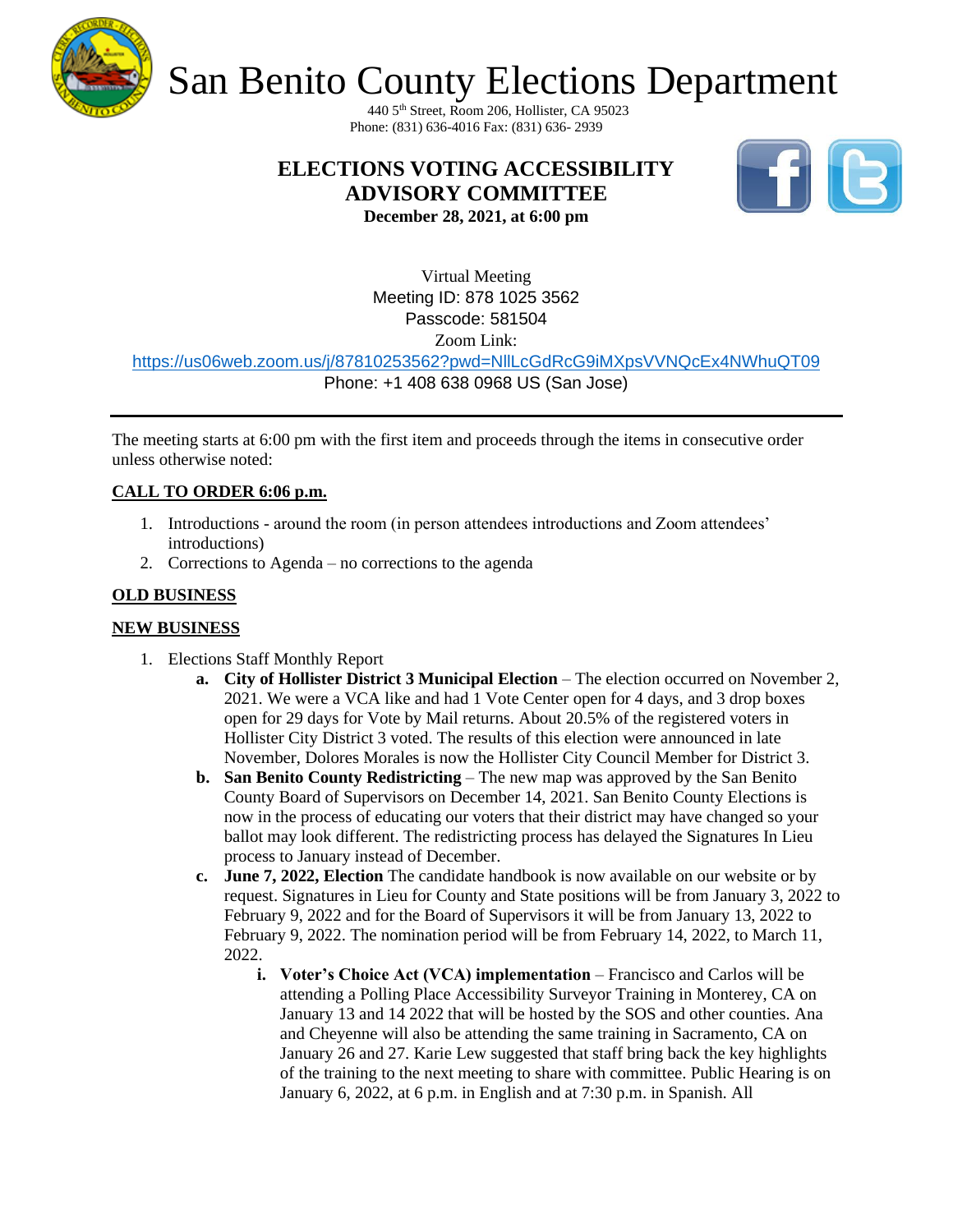

### Departamento de Elecciones del Condado de San Benito

440 5th Street, Room 206, Hollister, CA 95023 Phone: (831) 636-4016 Fax: (831) 636- 2939

amendments are due by Friday, January 7, 2022, and Public Comment is due January 20, 2022. The Public Hearing Approval will be on January 22, 2021.

- **d. Community Partnerships** San Benito County Elections Department is in the development stage of finding a minimum of 3 community partnerships to help us create content for the community. The elections department has created goals and assignments that local partners would help achieve like Public Service Announcement (PSA) videos at least one minute long, social media development such as flyers, posts, and short videos, lastly host an Election Workshop on Zoom.
- 2. Open Discussion
	- a. Karie Lew suggested website improvement and have VAAC help with the improvement by presenting parts of the website at each meeting.
	- b. VAAC will meet on every last Tuesday of the month at 6 p.m.

### **ADJOURNMENT 6: 40 p.m. next meeting is January 25, 2022**

#### **Meeting materials are available for public inspection at:**

San Benito County Elections Department 440 5th Street, Room 206, Hollister, CA 95023 And online at:<http://sbcvote.us/registrar-of-voters/voters-choice-act/>

The County of San Benito does not discriminate on the basis of disability, and no person shall, by reason of a disability, be denied the benefits of its services, programs, or activities. If you wish to attend the meeting and will require special assistance in order to participate, please contact Elections Office at (831) 636-4016 at least 72 hours in advance of the meeting to make arrangements. Persons with disabilities may request a copy of the agenda in an alternate format.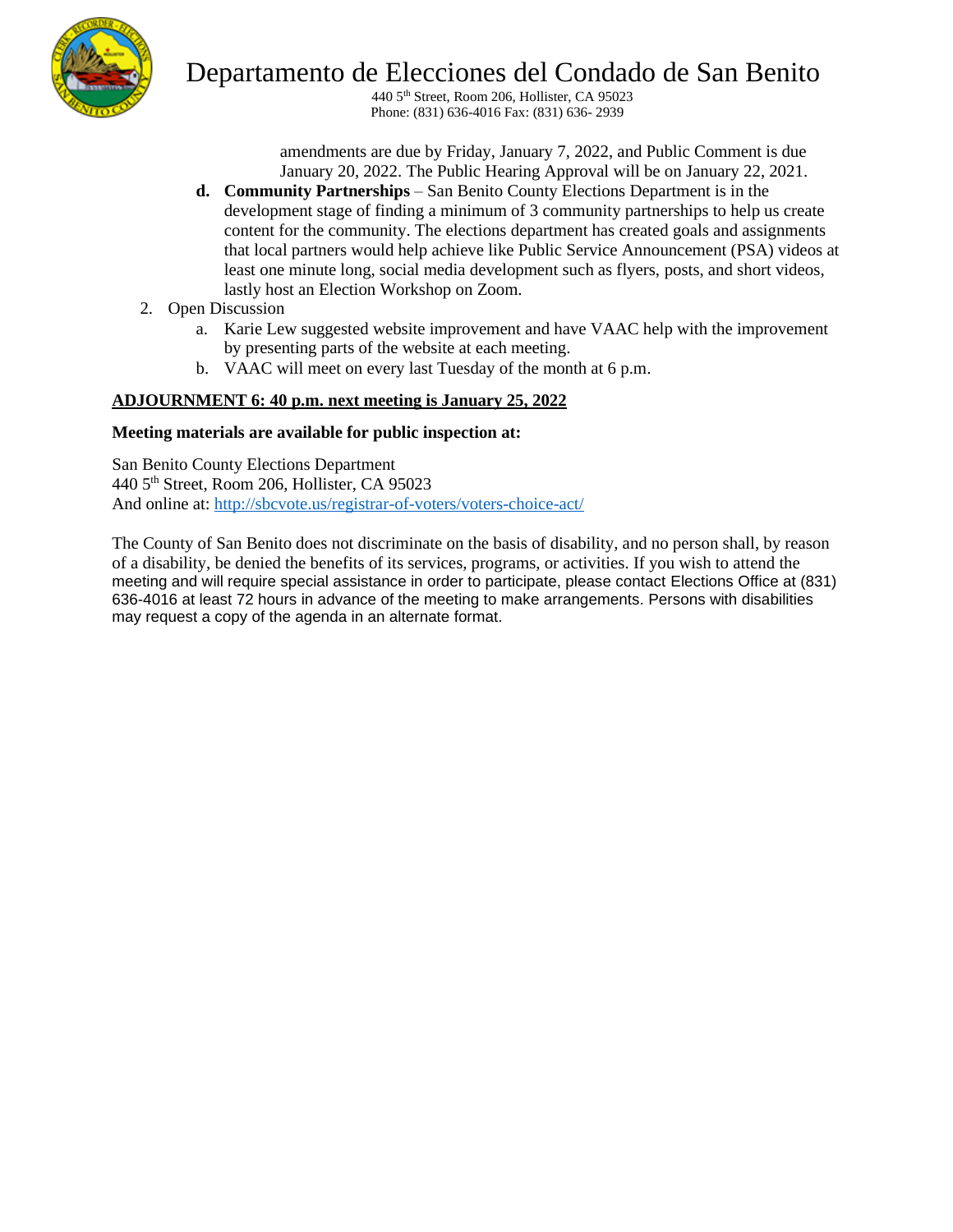

San Benito County Elections Department

440 5th Street, Room 206, Hollister, CA 95023 Phone: (831) 636-4016 Fax: (831) 636- 2939

## **ELECCIONES VOTO ACCESIBILIDAD COMITÉ DE PREVENCIÓN**

**28 de diciembre, 21 a 6:00 pm** 

Información de Junta Virtual Identificación de Junta: 878 1025 3562 Passcode: 581504 Zoom Link:

<https://us06web.zoom.us/j/87810253562?pwd=NllLcGdRcG9iMXpsVVNQcEx4NWhuQT09> Phone: +1 408 638 0968 US (San Jose)

La junta comienza a 6:00 pm con el primer tema y con siguientes temas en orden consecutiva al menos que sea notado, al contrario.

### **LLAMADA A ORDEN**

- 1. Introducciones alrededor de la sala (presentaciones de los asistentes en persona y presentaciones de los asistentes de Zoom)
- 2. Correcciones a la agenda- sin correcciones a la agenda

### **NOGOCIOS VIEJOS**

### **NEGOCIOS NUEVOS**

- 1. Reporte del Mes del Personal de Elecciones
	- **a. Elección de Municipio Distrito 3 de la Ciudad de Hollister -** La elección fue el 2 de noviembre de 2021. Éramos como VCA y hubo 1 centro de votación abierto durante 4 días y 3 buzones abiertos durante 29 días para las devoluciones de voto por correo. La participación electoral equivalió a alrededor del 20,5%. Dolores Morales ahora es miembro del Concejo Municipal de Hollister por el Distrito 3.
	- b. **Redistribución de Distritos del Condado de San Benito** El nuevo mapa fue aprobado por la Junta de Supervisores del Condado de San Benito el 14 de diciembre de 2021. Las elecciones del condado de San Benito ahora están en el proceso de informar a nuestros votantes que su distrito puede haber cambiado, por lo que su boleta puede verse diferente. Además, el proceso de redistribución de distritos ha cambiado el período de firmas en lugar de enero.
	- c. **Elección de 7 de junio de 2022** El manual del candidato ya está disponible en nuestro sitio web, o puede solicitar uno por teléfono o correo electrónico. Las firmas en lugar de todos los cargos estatales y del condado serán del 3 de enero de 2022 al 9 de febrero de 2022 y para la Junta de Supervisores será del 13 de enero de 2022 al 9 de febrero de 2022. El período de nominación será del 14 de febrero , 2022, al 11 de marzo de 2022.
		- i. **Implementación de la Ley de Elección del Votante (VCA) -** Francisco y Carlos asistirán a una capacitación para encuestadores de accesibilidad de lugares de votación en Monterey, CA, el 13 y 14 de enero de 2022 que será organizada por SOS y otros condados. Ana y Cheyenne también asistirán al mismo entrenamiento en Sacramento, CA el 26 y 27 de enero.
		- ii. Karie Lew sugirió que el personal traiga los aspectos más destacados de la capacitación a la próxima reunión para compartirlos con el comité. La audiencia pública es el 6 de enero de 2022 a las 6 p. m. en inglés y a las 19:30 h. en